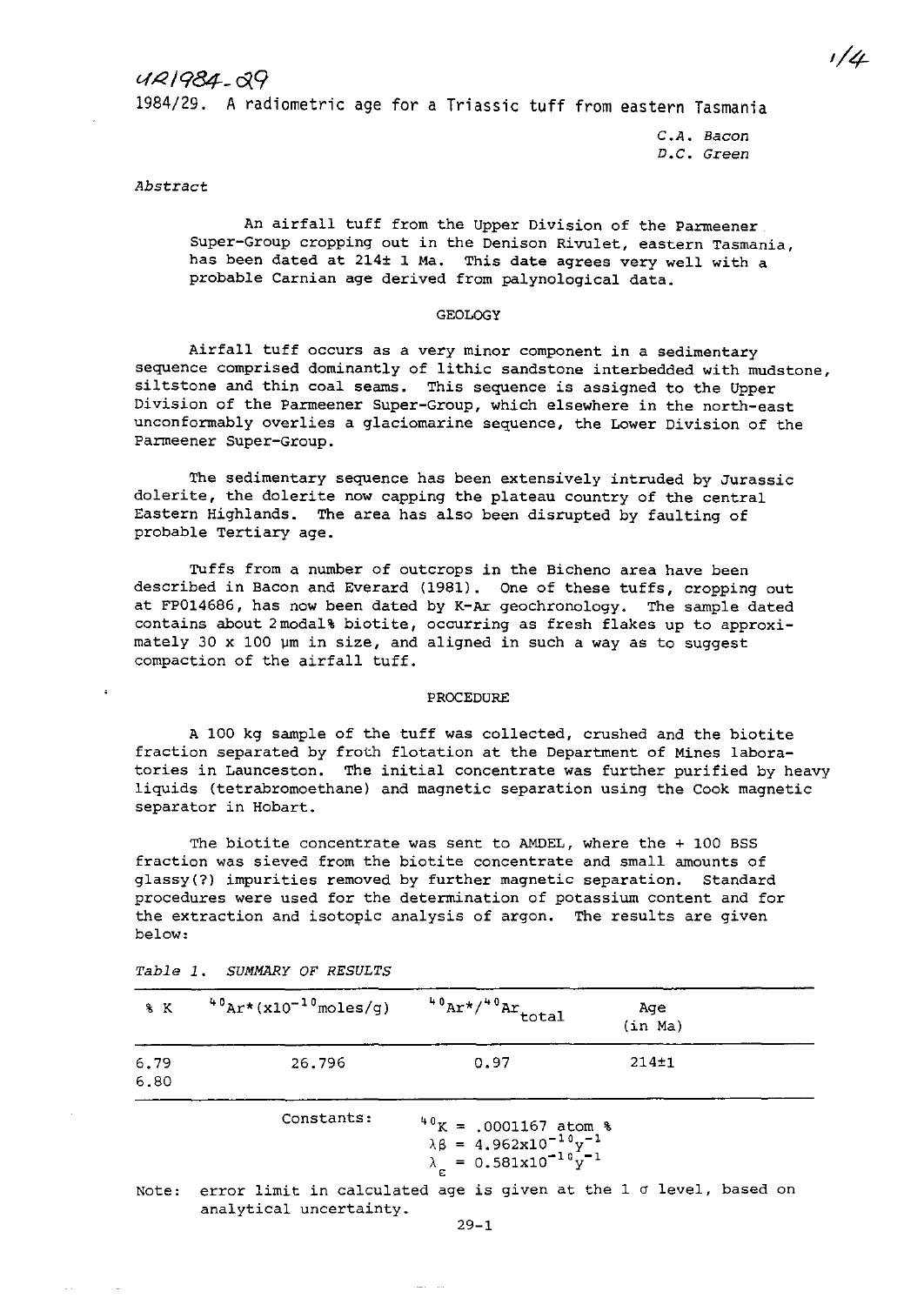$\mathcal{A}$ 

#### AGE

A series of palynomorphs from a sample of siltstone in the bed of the Denison Rivulet,  $50 m - 100 m$  stratigraphically below the tuff outcrop, have been described by S.M. Forsyth, who assigned the microflora to the *Craterisporites rotundus* Zone, and suggested a probable Carnian age for the sample (Appendix 1).

**Fragments of** *Dicroidium odontopteroides* **var.** *odontopteroides* **occur**  in one horizon of the ash fall tuff. This species is thought to have an age range of Late Anisian to Norian (Retallack, 1977). Taking the two palynological pieces of evidence together, the outcrop would be of probable **Carnian and possible Norian age.** 

The calculated K-Ar age for the biotite is 214± 1 Ma, which is close to the age of 215 Ma proposed by Webb (1981) for the Carnian-Norian **boundary. The Triassic has been dated differently by other workers, and**  an age of 214 Ma falls within the Rhaetian of Armstrong (1978) and the Ladinian of Carr et *al. (1982).* 

The K-Ar age agrees well with the palynological data, indicating a **probable Carnian age and is an important contribution to the Mesozoic time scale.** 

# CONCLUSIONS

The outcrop of tuff occurs towards the top of the lithic sandstone sequence which contains all the economically important coal in the East Coast coalfields. Tuff has been found at Bicheno and at Fingal and in a few scattered localities between these two points. With further work, the correlation of coal seams from the Fingal-Denison Rivulet area may be improved and an upper limit for useful coal seam formation possibly identified.

#### REFERENCES

- ARMSTRONG, R.L. 1978. The pre-Cenozoic Phanerozoic time scale a **computer file of critical dates and consequences of new and inprogress decay-constant revisions,** *in* **COHEE, G.V.; GLAESSNER, M.F.i**  HEDBERG, H.D. (eds). Contributions to the geologic time scale. *Am.Assoc.Pet.Geol.Stud.Geol. 6:73-92.*
- BACON, C.A.; EVERARD, J.L. 1981. Pyroclastics in the Upper Parmeener **Super-Group, near Bicheno, eastern Tasmania.** *Pap.Proc.R.Soc.Tas.*  115:29-36.
- **CARR, P.F.i JONES, B.G.; WRIGHT, A.J. 1982. Discussion: a radiometric**  time scale of the Triassic. *J.geol.Soc.Aust. 29:247-249.*
- RETALLACK, G.J. 1977. Reconstructing Triassic vegetation of eastern Australasia : A new approach for the biostratigraphy of Gondwanaland. *Alcheringa.*  1:247-278.
- WEBB, J.A. 1981. A radiometric time scale of the Triassic. *J.geol.Soc. Aust. 28:107-121.*

[29 May 1984]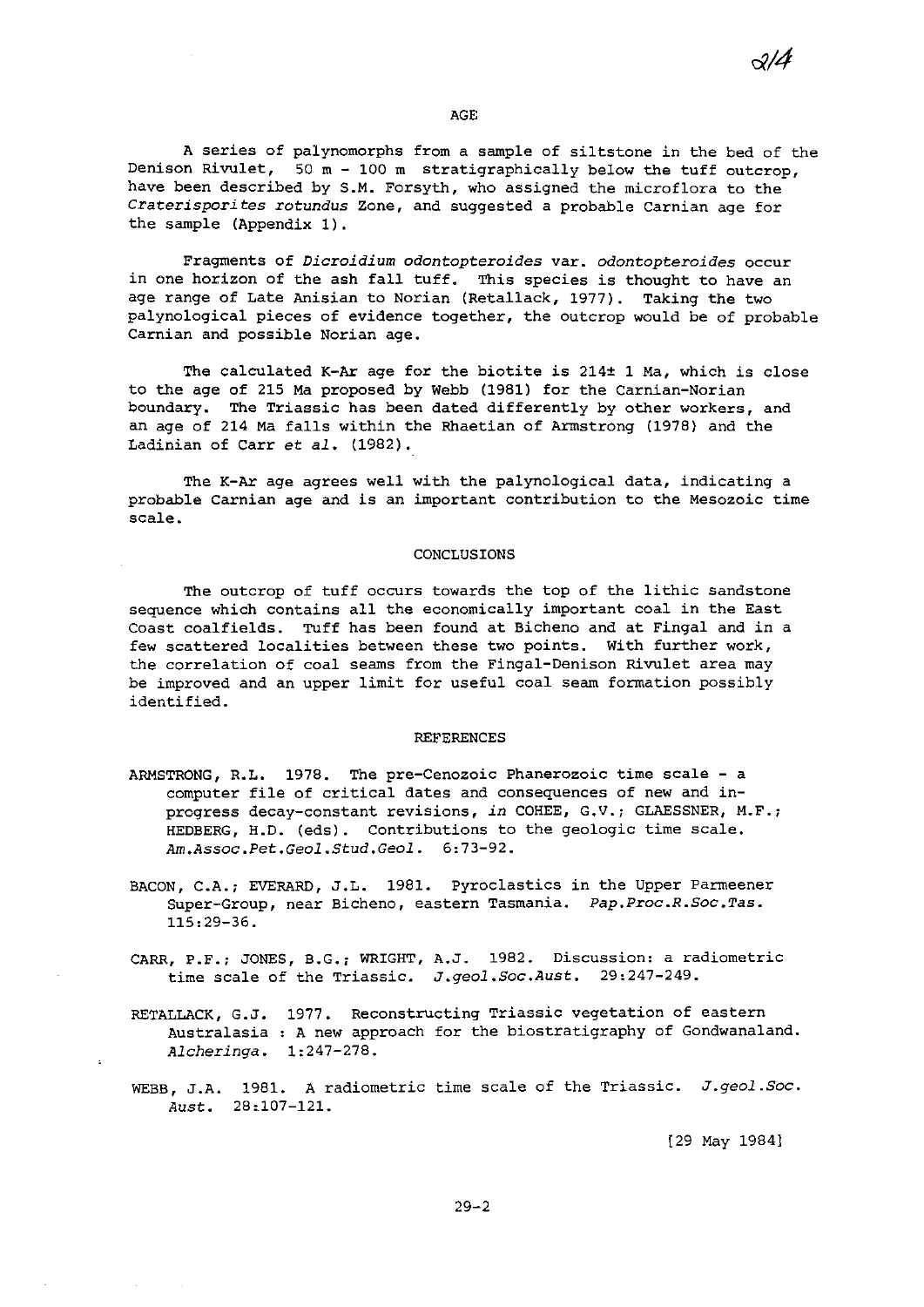# APPENDIX 1

Palynological report on a Triassic siltstone underlying pyroclastic rocks, Denison Rivulet

# *S.M. Forsyth*

This is a report on a preliminary palynological analysis made on a *Dicroidium* bearing siltstone collected by C.A. Bacon. The siltstone occurs not more than fifty metres stratigraphically below pyroclastic rocks.

The sample was subjected to standard HF-HCI treatment and 5 minutes oxidation in concentrated nitric acid followed by dilute alkali. Preservation of the palynomorphs is not good, but has generally been suitable for identification of species. The sample was given a processing number P65 and permanent palynological slides 1105 and 1106 were prepared.

Species present include:

*Alisporites australis* De Jersey, 1962. *Anapiculatisporites pristidentatus* Reiser and Williams, 1969. *Annulispora folliculosa* (Rogalska) De Jersey, 1959. *Apiculatisporis globosus* (Leschik) Playford and Dettmann, 1965. *Aratrisporites* **sp. cf. A.** *coryliseminus* **Klaus. Poor preserva**tion prevents positive identification. *Dictyophyllidites mortoni* (De Jersey) Playford and Dettmann, 1965. *Duplexisporites problematiaus* (Couper) Playford and Dettmann, 1965. *Neoraistrickia* **sp.**  *Stereisporites antiquasporites* **(Wilson and Webster) Dettmann,**  1963. *Stereisporites* sp. A. De Jersey, 1970. *Uvaesporites verrucosus* (De Jersey) Helby comb. nov., De Jersey, 1971. A very poorly preserved specimen could be *Semiretisporis denmeadi* (De Jersey) De Jersey, 1970.

A. *australis,* D. *mortoni* and *S. antiquasporites* are long ranging forms **common in Triassic assemblages. The oldest occurrences of** *U. verrucosus* **and**  D. *problamaticus* are in the Middle Triassic Moolayember Formation of QUeensland and *in* the *Aratrisporites parvispinosus* assemblage of the Sydney **Basin. In Queensland** *A. folliculosa, A. pristidentatus* **and** *A. globosus*  **appear first in the Ipswich Coal Measures** *(Craterisporites rotundus Zone)*  (De Jersey, 1975) and range into the Jurassic. *S.* sp. A. has only been recorded from the Blackstone Formation of the Ipswich Coal Measures.

The Ipswich Coal Measures are overlain by the Bundamba Group. However **the assemblage listed above contains no species which occur first in the**  Bundamba Group. Correlation with the Ipswich Coal Measures *is* therefore suggested. The possible occurrence of *S. denmeadi* (which does not range **above the Ipswich Coal Measures)** *is* **consistent with such a correlation.**  A Carnian age has been attributed to the Ipswich Coal Measures (De Jersey, 1971) .

In the six Tasmanian samples reported by Playford (1965) D. *mortoni,*  A. *globosus,* D. *problematicus* (as D. *gyratus),* A. *folliculosa* and A. *coryliseminis* occurred only *in* the Brady Formation or its equivalents. *S. denmeadi* ranged down into the top of the Tiers Formation. An undescribed species present in the *Denison* Rivulet sample also occurs in the lithic sandstone sequence at Spring Hill, which *is* a lithological and biostrati3/4